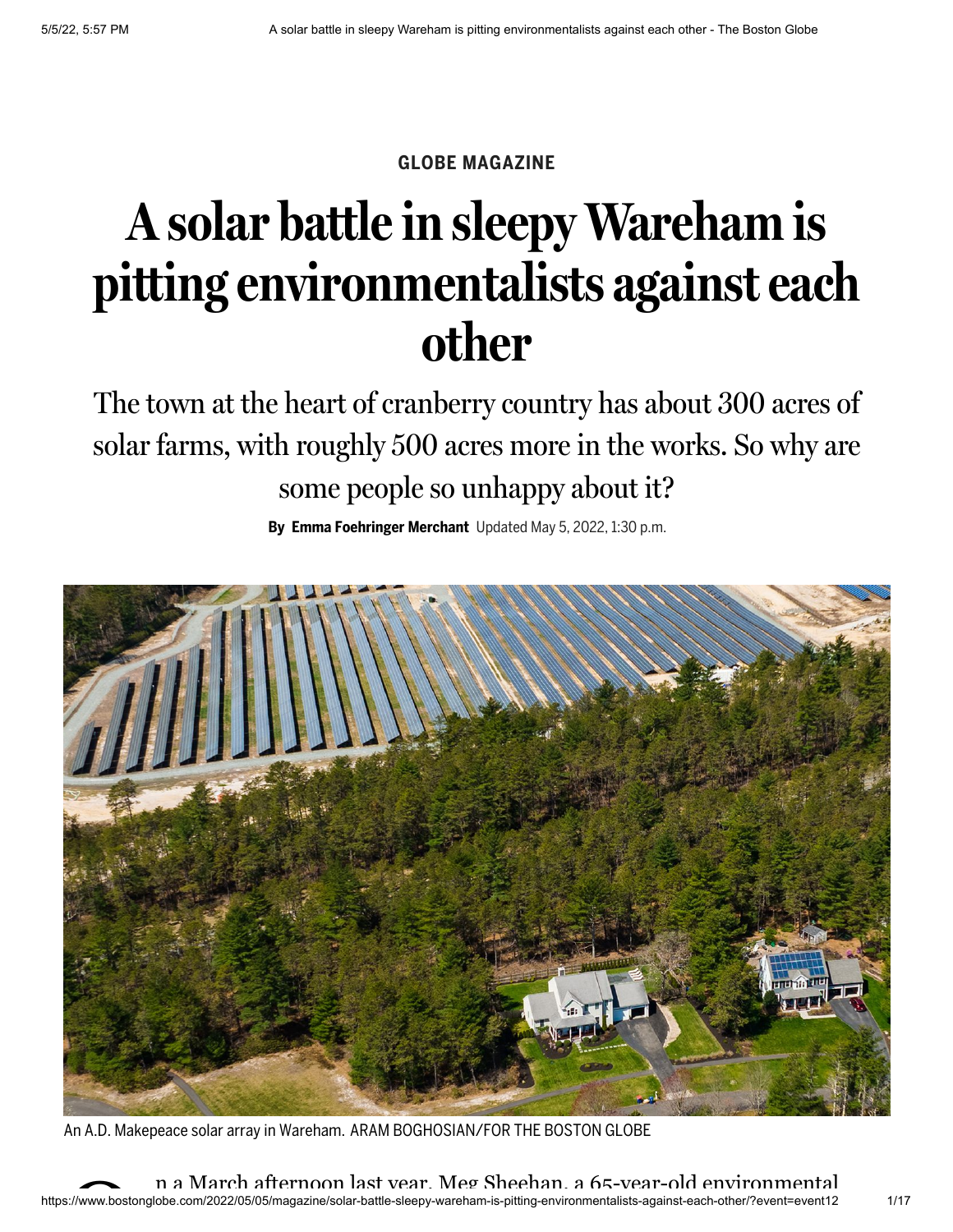5/5/22, 5:57 PM A solar battle in sleepy Wareham is pitting environmentalists against each other - The Boston Globe nan en meer hoor last year, Meg Sheehan, a 60 year old environment

 $\bigcup$  i lawyer, left her parents' house in Duxbury, pointed their black Chevy Tahoe south, and navigated to a country road running through Wareham and Carver,

two small towns in the heart of Southeastern Massachusetts cranberry country. She would take her parents for dinner later — oysters — but first, she had plans.

Sheehan parked on the side of the road and began snapping photos of a construction site. The lawyer, who was once an assistant attorney general in the state's environmental protection division, says that for more than a year she'd been fielding calls from locals concerned that a wave of construction was damaging the environment. She was here to gather documentation. Through the pines, she could see heavy equipment, mounds of soil, and the deep grooves of tire marks. On a notepad, she tallied the trucks rumbling by.

This site is owned by A.D. Makepeace, which calls itself the world's largest cranberry [grower and is one of the largest landowners in the state. In recent years, the company](https://admakepeace.com/) has expanded beyond agriculture and begun leasing large swaths of its land to solar developers.

Wareham isn't a big place, but there are already nearly 20 solar farms in town, totaling around 300 acres — the equivalent of about 225 football fields. At least nine more farms, making up some 500 additional acres, are under development or awaiting approval.

For some Wareham residents, including two people that Sheehan is now representing in court, it's all getting to be too much. They say that big solar farms can actually harm the environment by encouraging the clear-cutting of forest and by disturbing natural habitats, to say nothing of the eyesores they say they create that disrupt the town's character. But the companies pursuing the projects — including Makepeace and its partner Borrego Solar Systems — see them as an environmentally friendly and profitable way to use land. Borrego has estimated that their arrays in Wareham alone will provide enough electricity to power more than 5,000 homes annually.

ل السبانية بي المسلم المسلمين بي المسلم المسلم المسلم المسلم المسلم المسلم المسلم المسلم المسلم المسلم المسلم ا<br>https://www.bostonglobe.com/2022/05/05/magazine/solar-battle-sleepy-wareham-is-pitting-environmentalists-agai By that day last March, the disagreements were getting tense. Just before 1:45 p.m., a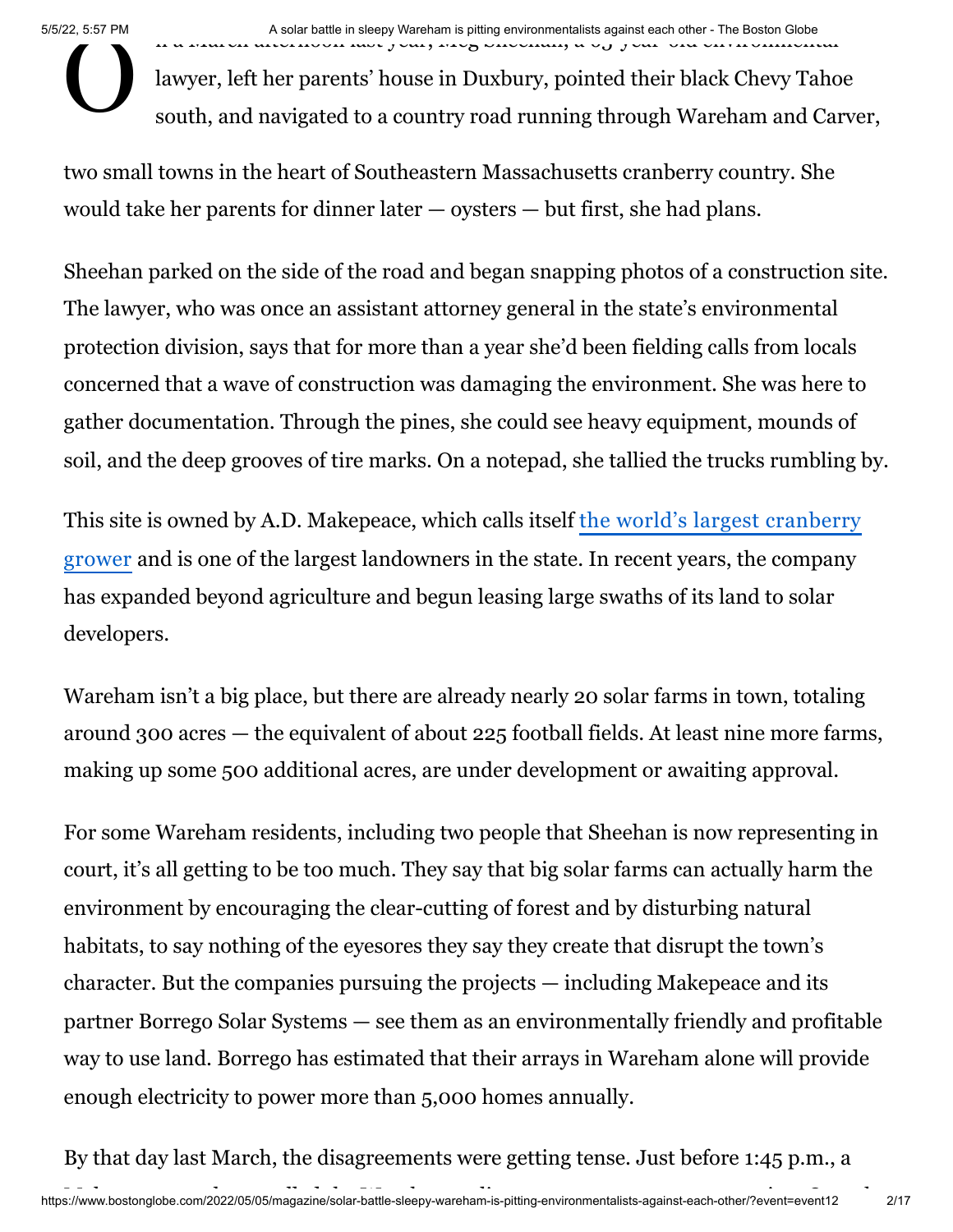Makepeace employee called the Wareham police to report someone trespassing. Over the next hour, the man would call the police several times, asking them to look into a black Tahoe, the car driven by Sheehan.

For her part, Sheehan also called the police that day, attempting to file a harassment complaint. She says she hadn't been trespassing, and that a Makepeace security guard actually followed her SUV until she pulled into a cemetery to lose him.

In a flurry of calls, the Makepeace caller told the police that environmental activists elsewhere were harassing and "raising hell" with the company's drivers. "This stuff is starting to come to a head," he said. "I'm afraid they're going to goad one of these poor truck drivers into smacking them or something, and then it's going to be all over."

In some ways, the ongoing conflict is surprising. Sheehan is a committed conservationist, and large-scale solar farms will be crucial for fighting climate change. But in Wareham, tensions about the scale of solar construction have curdled into controversy, pitting some environmentalists ardently — and ironically — against what is widely seen as climatefriendly development.

Related struggles are playing out in small-town government meetings across Massachusetts and elsewhere in the United States. Federal and state clean energy ambitions are leading to turf battles over farmland, forests, and undeveloped land that could be used for solar. And as the pace of clean energy deployment dramatically increases — as nearly every climate model shows it must — small-town controversies like the one tearing at Wareham could delay or upend renewable energy projects that are desperately needed.

President Biden wants the country to produce 40 percent of its electricity with solar energy by 2035, and wring all carbon emissions from US electricity by 2050. Massachusetts has also made clean energy a priority, establishing some of the most generous incentives for solar projects in the nation.

https://www.bostonglobe.com/2022/05/05/magazine/solar-battle-sleepy-wareham-is-pitting-environmentalists-against-each-other/?event=event12 3/17 i l b ildi lik l h h i diLess controversial solar installations — the kinds on the roofs of homes or big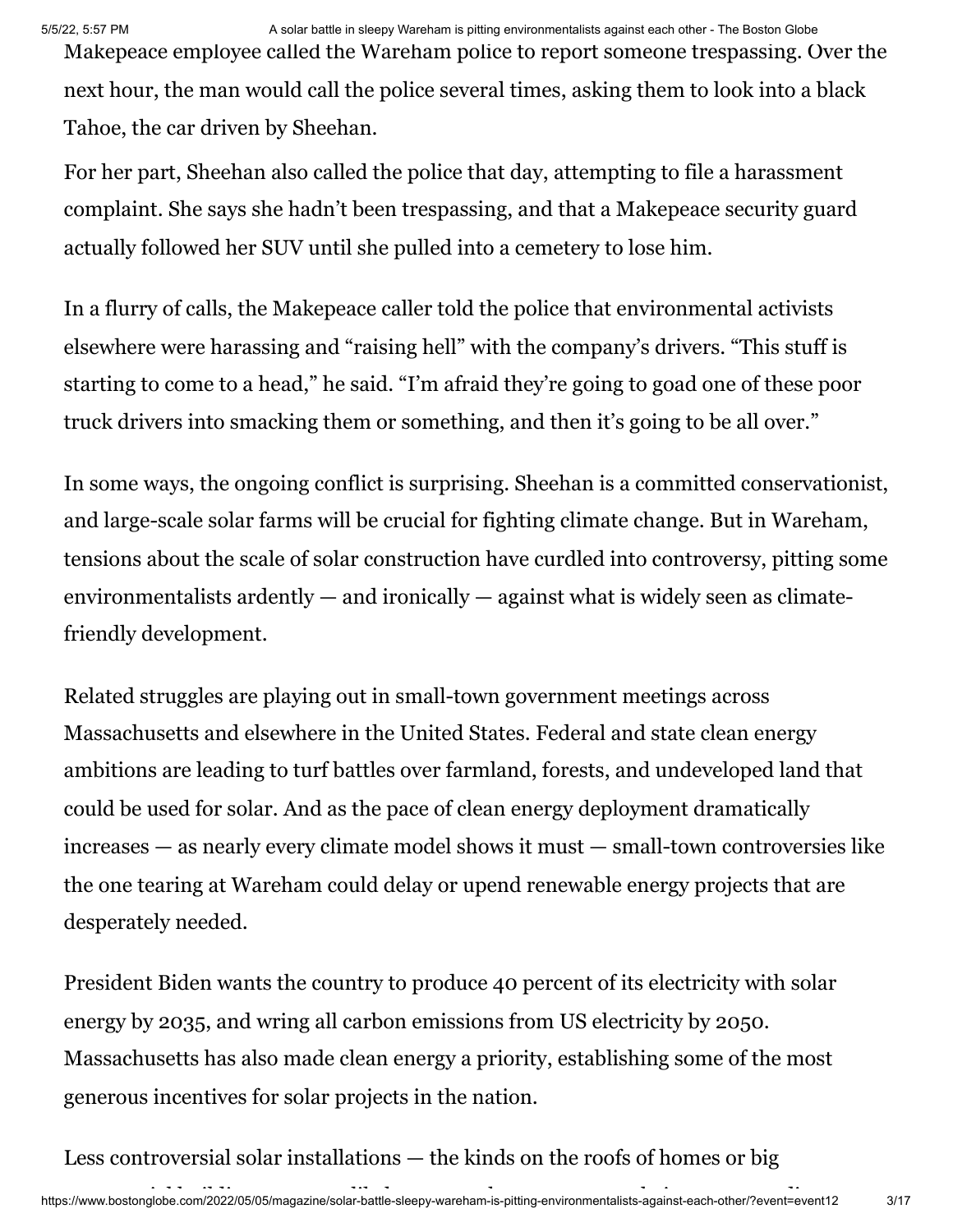5/5/22, 5:57 PM A solar battle in sleepy Wareham is pitting environmentalists against each other - The Boston Globe

commercial buildings — are unlikely to meet those targets on their own, according to experts. Increasing the amount of electricity we generate from the sun will also require constructing massive arrays of solar panels at ground level.

The problem is, no one can seem to agree on where to put them.

Southeastern Massachusetts is the historic heart of the US cranberry industry, with more than 13,000 acres of bogs. And A.D. Makepeace, the cranberry company that Abel D. Makepeace started in the 1800s, is an icon within it. In 1930, John Makepeace helped found the Ocean Spray cooperative; the company's Wareham headquarters sits down the road from an Ocean Spray processing facility today.

But as the cranberry industry hit rough times in the late '90s, Makepeace and other growers considered new ways to diversify. Makepeace started with real estate development — including creating the neighborhoods where the people now fighting the company live.

The company eventually moved into solar, too. In 2010, then-CEO Mike Hogan said it was an opportunity "to use a small, secluded portion of our property in a way that has tremendous positive environmental impact and no negative impact." Since then, the company has completed 15 projects in Wareham, Carver, and Plymouth, all of them, a representative says, while following state guidelines and limiting construction to areas that do not overlap with "significant wildlife habitat."

Makepeace has long been important to Wareham. The company has donated to the hospital in town and its neighborhood fund has awarded hundreds of thousands of dollars to local nonprofits and government agencies. When Wareham's police force was reduced in 2008, Makepeace helped put up the money for a citizen crime watch office.

In recent years, its influence has only grown, such that critics of the industry sometimes joke about a "Cranberry Cosa Nostra." Hogan recently served as the chair of the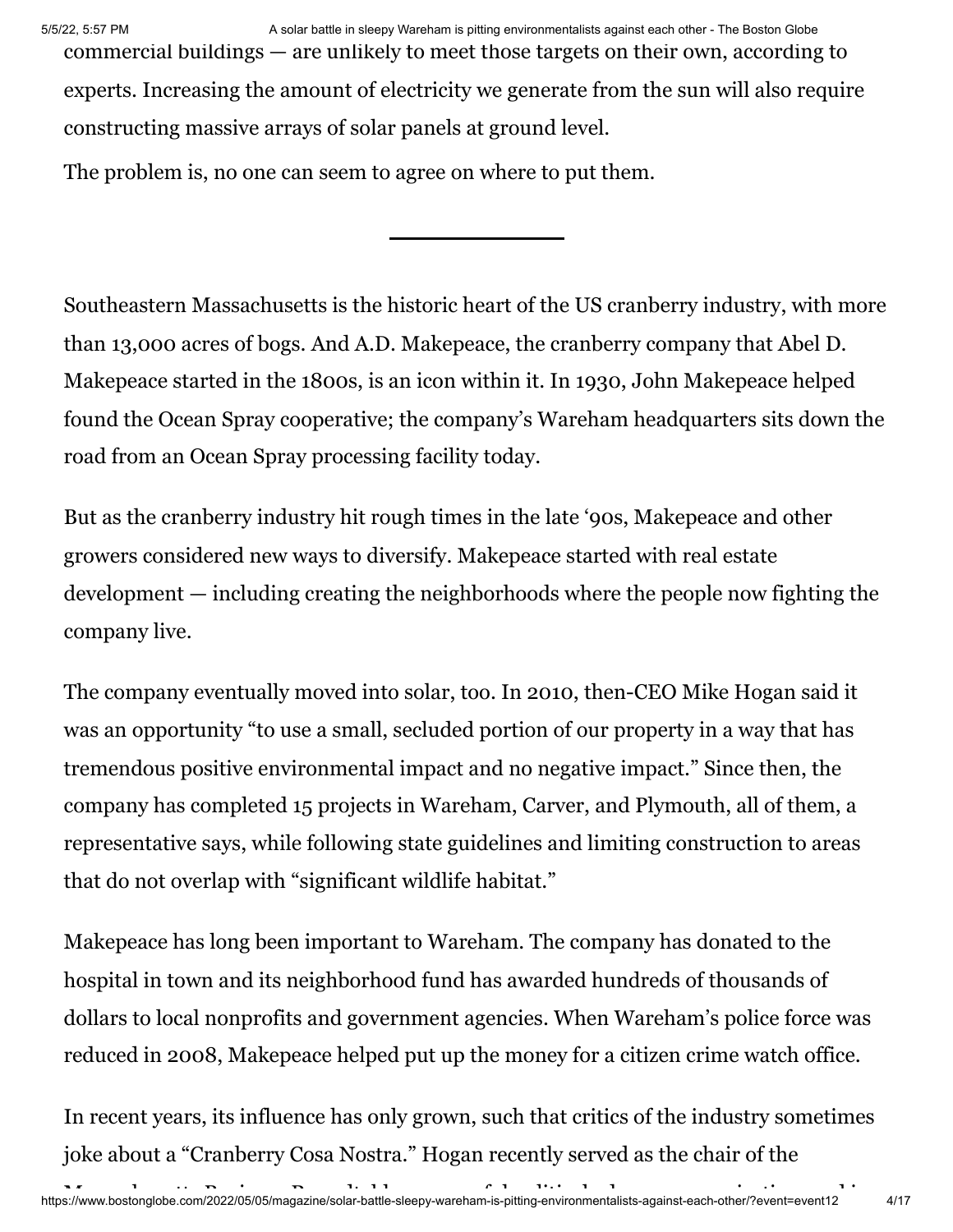5/5/22, 5:57 PM A solar battle in sleepy Wareham is pitting environmentalists against each other - The Boston Globe

Massachusetts Business Roundtable, a powerful political advocacy organization, and is on Ocean Spray's board. Current Makepeace CEO Jim Kane is an elected official in Shrewsbury; his wife is a Republican state representative. And the company has paired development efforts with the sale of more than 1,000 acres of land to the state for conservation.

"Makepeace was a staple in this town," says Matthew Buckingham, one of the neighbors suing to stop the solar development. But he says it has become too profit-driven: "We all know what [companies] want. They want the money."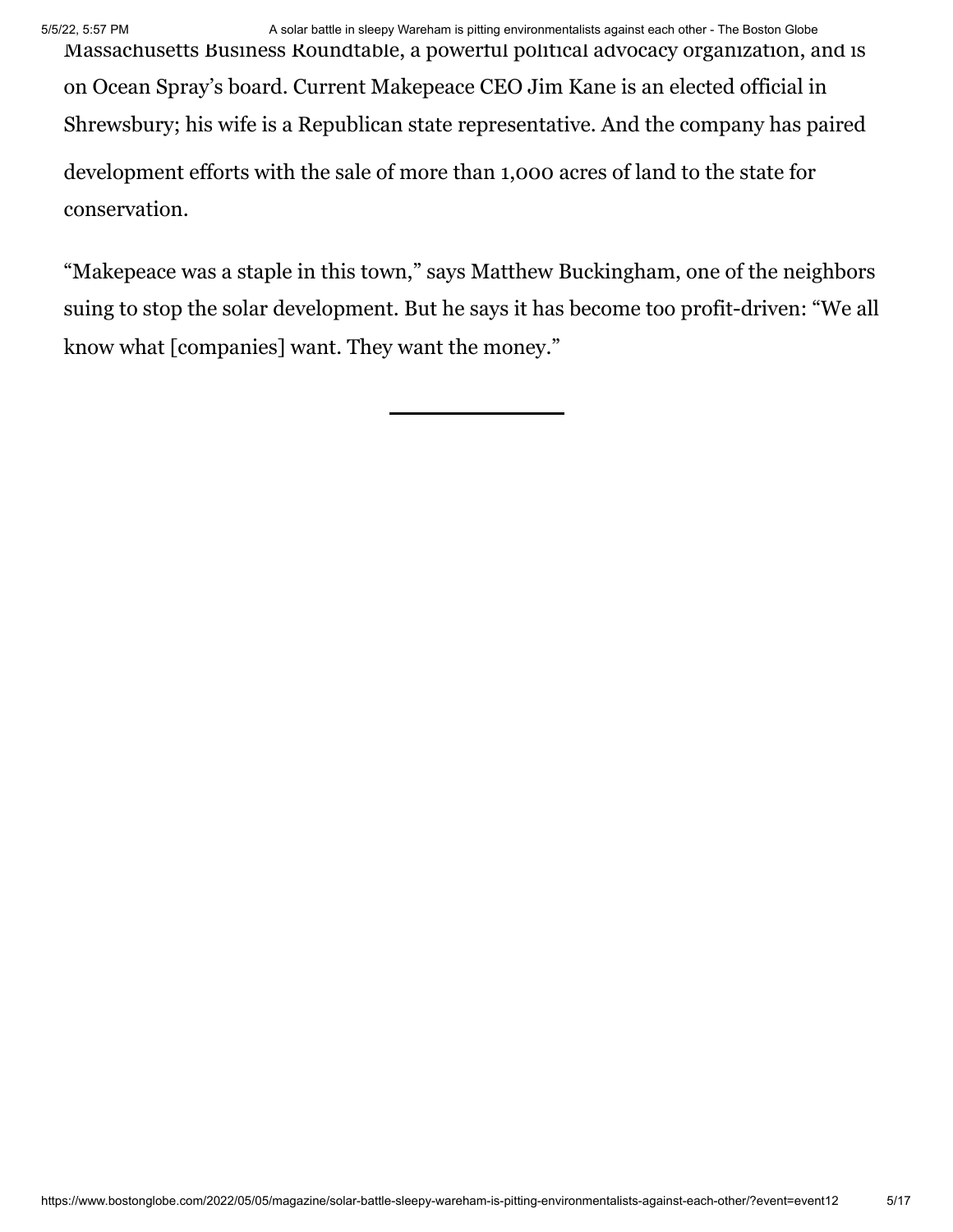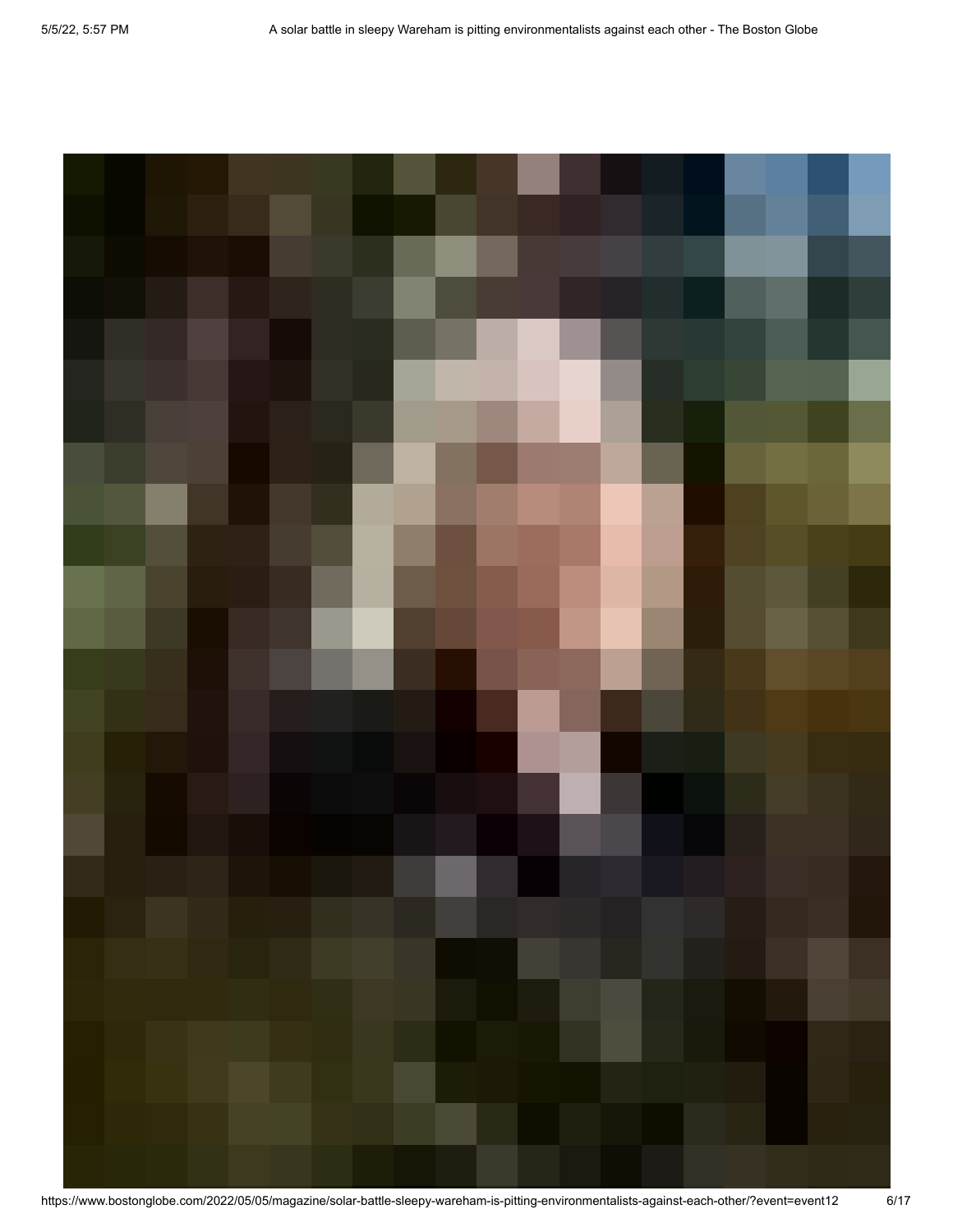Environmental lawyer and activist Meg Sheehan. ARAM BOGHOSIAN/FOR THE BOSTON GLOBE

In 2016, Meg Sheehan got a call from a Plymouth resident who had discovered that a solar developer was building a project next to his home. The two went to court to challenge the project permits. They lost, but Sheehan has been agitating against solar in the area since.

She believes solar development is disturbing the landscape and hurting the area's forested ecosystem, called Atlantic coastal pine barrens, unique habitats where only certain species of plants and animals flourish. That habitat survives in only three places in the United States: patches dotting New York, New Jersey, and parts of Massachusetts, including an area that overlaps with Wareham. Sheehan says ground-based solar projects fragment those habitats and do more harm than good. "Just because something's called renewable, doesn't mean that it should be promoted at all costs," she says. "We're killing the planet in trying to save it."

Sheehan's family, like Makepeace, has history in this part of [Massachusetts.](https://www.bostonmagazine.com/news/2021/06/15/sheehan-beer-empire/) Their company, L. Knife & Son, was founded in the late 19th century and would go on to become a leading distributor for beer giant Anheuser-Busch. Through its foundation, the family has given more than \$17 million in funding to various causes, about half of them environmental. Sheehan served as a director of the family's billion-dollar business, was once director of its philanthropy, and has fought land conservation battles across New England. She traces some of that commitment back to studying under Zygmunt Plater, a lawyer who consulted on Woburn's iconic toxic contamination case. "He told the students that when you're an environmental activist, it's not a living, it's a life," she says.

To organize against projects in Wareham and elsewhere, Sheehan started an advocacy group called Save the Pine [Barrens.](https://savethepinebarrens.org/) She hosts Zoom calls with interested residents, and maintains a YouTube channel and a website where she posts about local government meetings and truck traffic, as well as drone footage of what she claims is unpermitted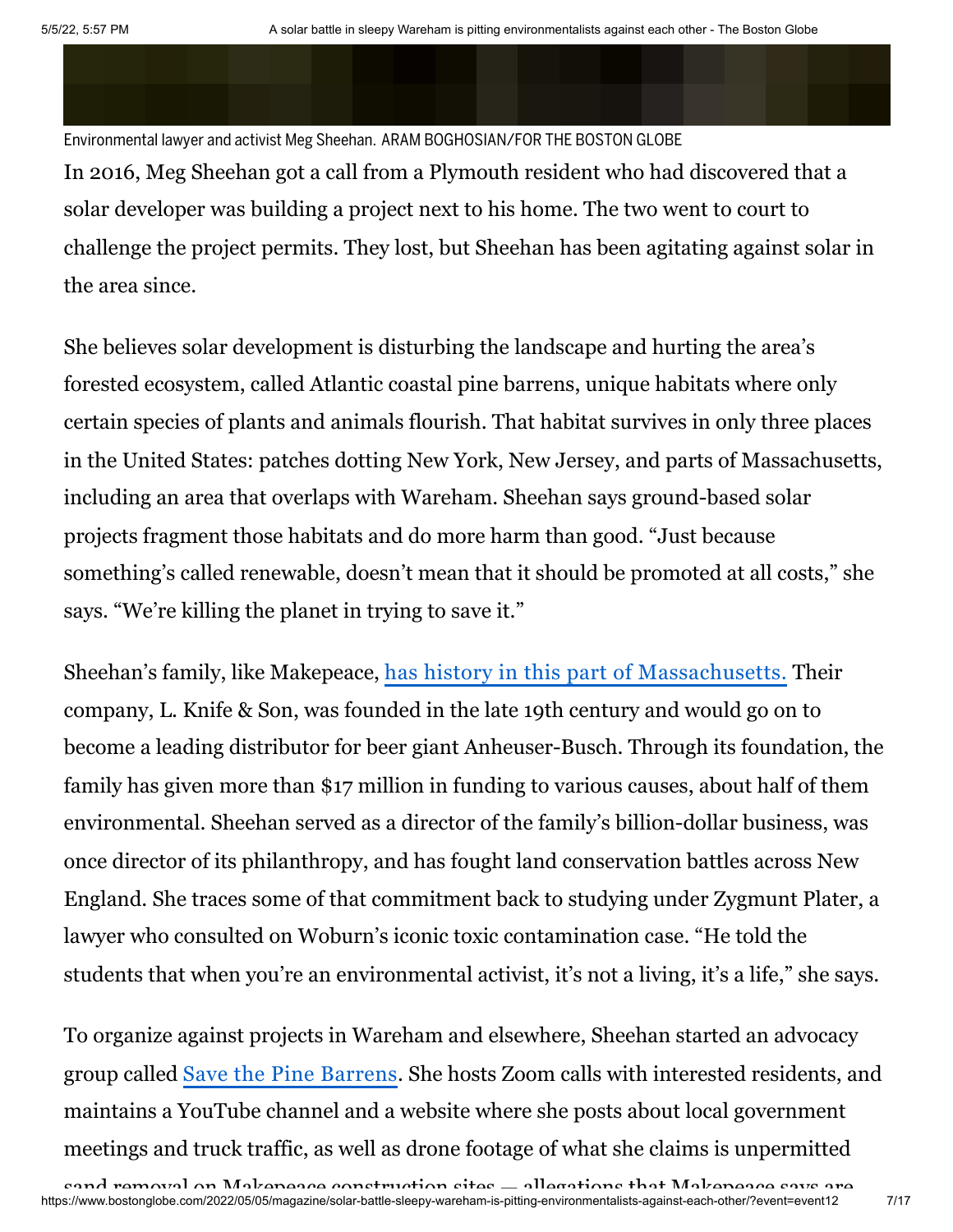false.

Sheehan, who now lives in New Hampshire, has some local allies in the fight. They range from moderate sympathizers who agree that solar development is crowding the town to fervent believers in the cause. It's difficult to tell how widespread the aggravations are; last year, a Wareham Town Meeting, which drew about 200 people, voted unanimously to restrict solar projects (the town's total population is about 23,000). What is clear is that some residents have become agitated enough to sue; Sheehan is representing two people who live near each other in Wareham, Matthew Buckingham and Wendy O'Brien, in litigation attempting to stop solar construction near their homes.

Buckingham, a lifelong Wareham resident, describes himself as a "bog rat." Growing up, he played ice hockey on the bogs in winter and splashed in swimming holes in the summer. He grew up to purchase land in a Makepeace development and built a more than  $5,000$ -square-foot home  $-$  a "goddamn mansion," as he puts it  $-$  that neighbors an expanse of cranberry bogs and forest. Buckingham calls it is his dream home.

Now, though, he feels the encroachment of solar threatens the bucolic landscape of his childhood. Look closely, and breaks in the pines on a street near his home reveal heavy yellow construction vehicles, no-trespassing placards, and a roughly 50-acre solar facility cordoned off by chain-link fencing. "I could have went anywhere, I got money. And I chose to stay where I grew up," Buckingham says. "Now I have endless solar fields wrapped around me."

Wendy O'Brien also fell for Wareham's natural surroundings. She and her husband bought a house on Wareham's Tihonet Pond in 2013, in a Makepeace development just down the street from Buckingham. The O'Brien's two-story Nantucket-style house sits near the end of a winding road lined with manicured lawns and large homes. Their gleaming kitchen overlooks the pond where O'Brien kayaks, and the half-finished pool she and her husband have been building for months.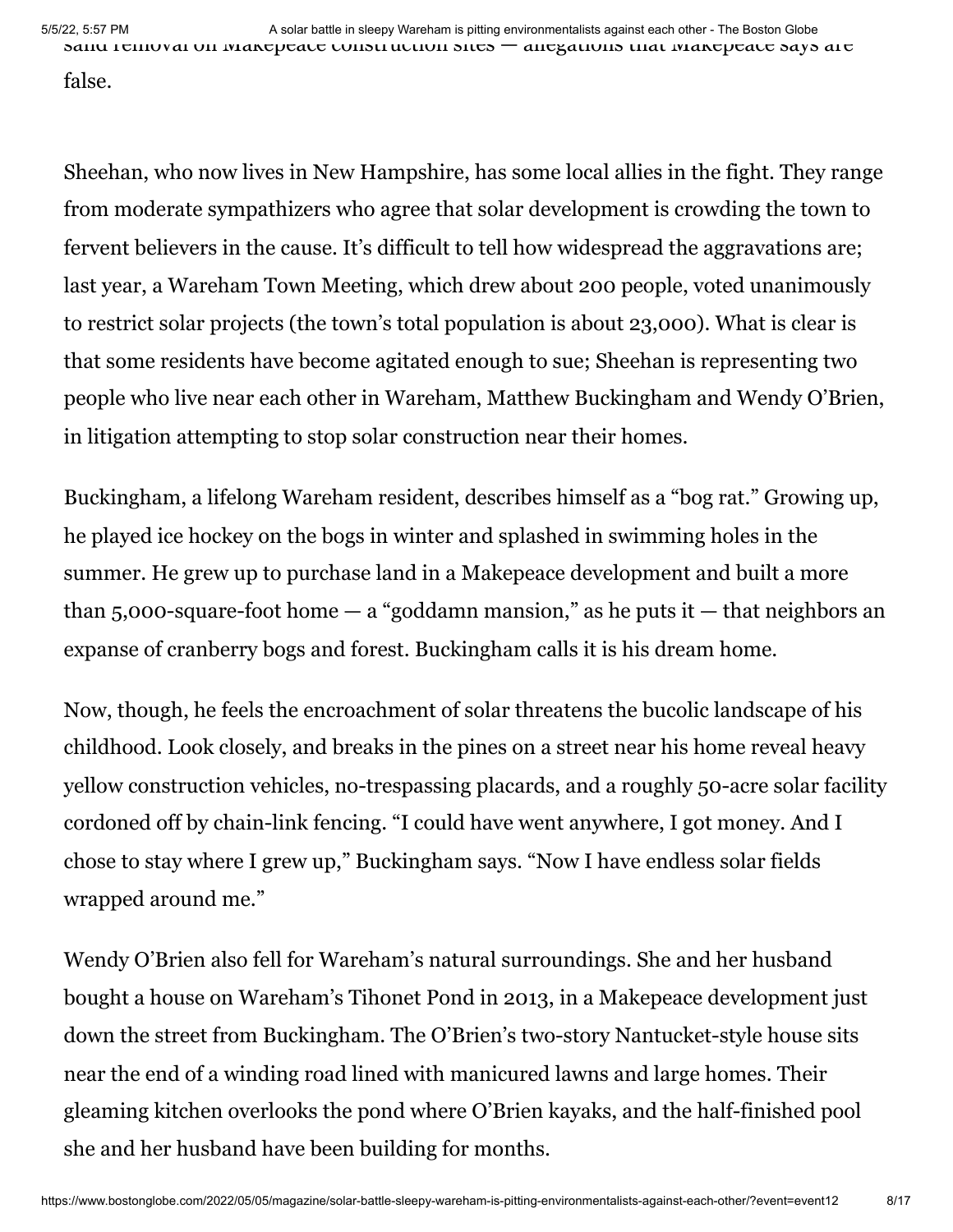Their last house, in Braintree, sat near a reservoir. But Wendy O'Brien says changes to water levels to help fish spawn downstream ended up drying it out. Snapping turtles

would wander up to her yard and die, she says, and swans stopped coming to lay their eggs. "All of a sudden it turned into a mud pit," O'Brien says.

Then in 2020, Makepeace and [Borrego,](https://www.borregoenergy.com/) the California-based solar developer, proposed solar projects that would sit across the water from O'Brien's Wareham home, covering more than 100 acres. The town approved the projects last year. "When they started this, I'm like, 'Oh my gosh, here we go again,'" O'Brien says.

In the lawsuit they filed last June, O'Brien and Buckingham allege the town violated its own regulations in approving solar construction — that project builders did not provide enough information on how the construction would affect nearby habitat and the town ignored evidence that the projects would harm the environment. Defendants include the town of Wareham, members of the Conservation Commission, and Borrego. While the suit is in progress, the project remains in limbo.

A spokesperson for Makepeace says the litigation around its solar projects is little more than "nuisance lawsuits" from a "small group of antagonists." In a court filing in response to another lawsuit filed by Buckingham, which has since been dismissed, Borrego and Makepeace argued that, "waving the banner of environmental preservation," Save the Pine Barrens "stands against projects that will address the impending environmental calamity of climate change."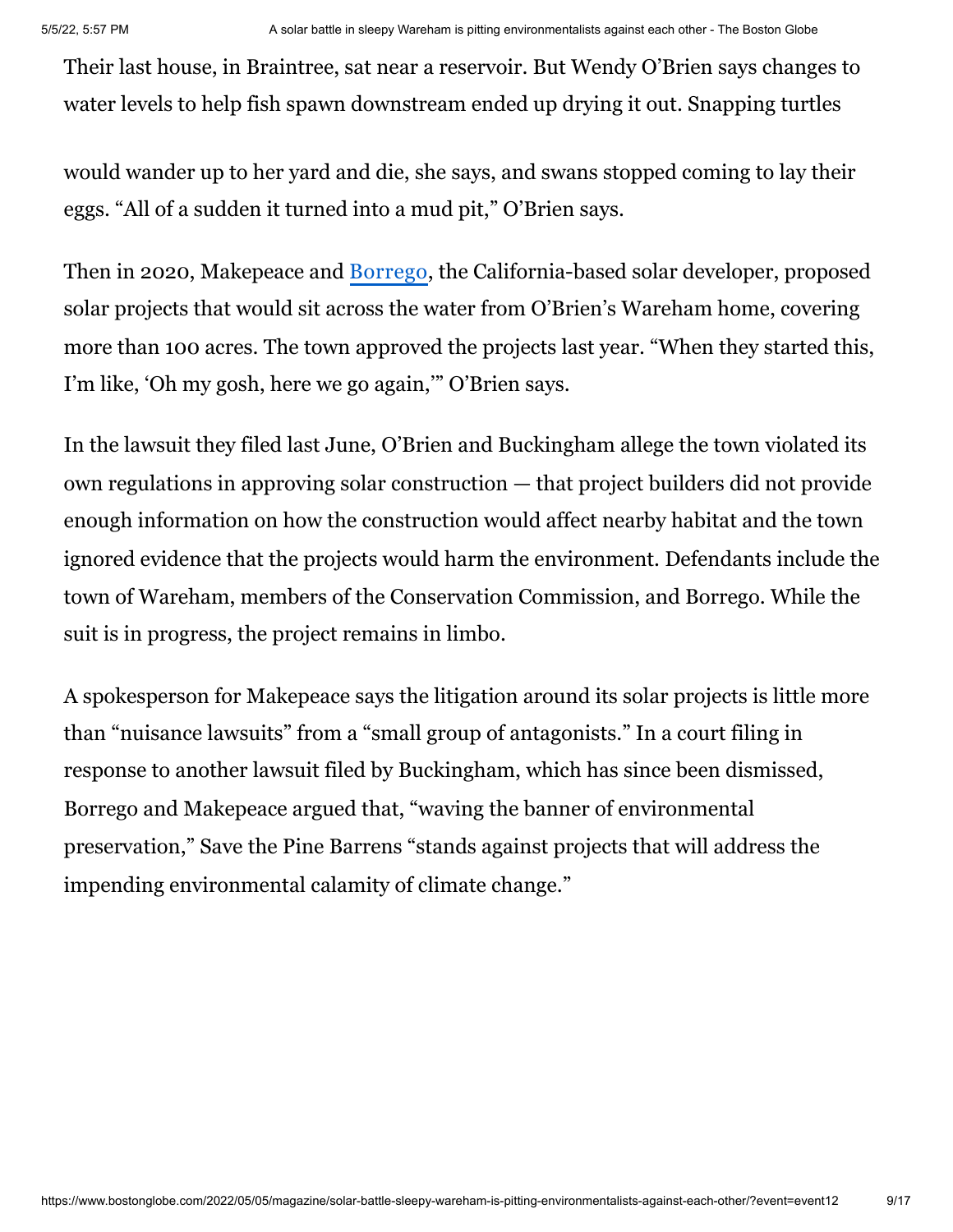

Matthew Buckingham in front of a Makepeace solar array not far from his home in Wareham. ARAM BOGHOSIAN FOR THE BOSTON GLOBE

Wareham has a vested interest in climate action. With more than 50 miles of shoreline, the town has identified coastal flooding and sea-level rise as its top natural hazards; the fire department and a strip of Main Street have been flagged as especially vulnerable. Warming temperatures also threaten the very pine barrens that organizers in Wareham hope to protect.

https://www.bostonglobe.com/2022/05/05/magazine/solar-battle-sleepy-wareham-is-pitting-environmentalists-against-each-other/?event=event12 10/17 To avert the worst impacts of climate change, the United States could pursue many routes to drastically reduce emissions. But all of them, according to most energy modelers and climate scientists, require construction of renewable energy at an incredible — and visible — scale. If you drive from New Jersey to Los Angeles, "two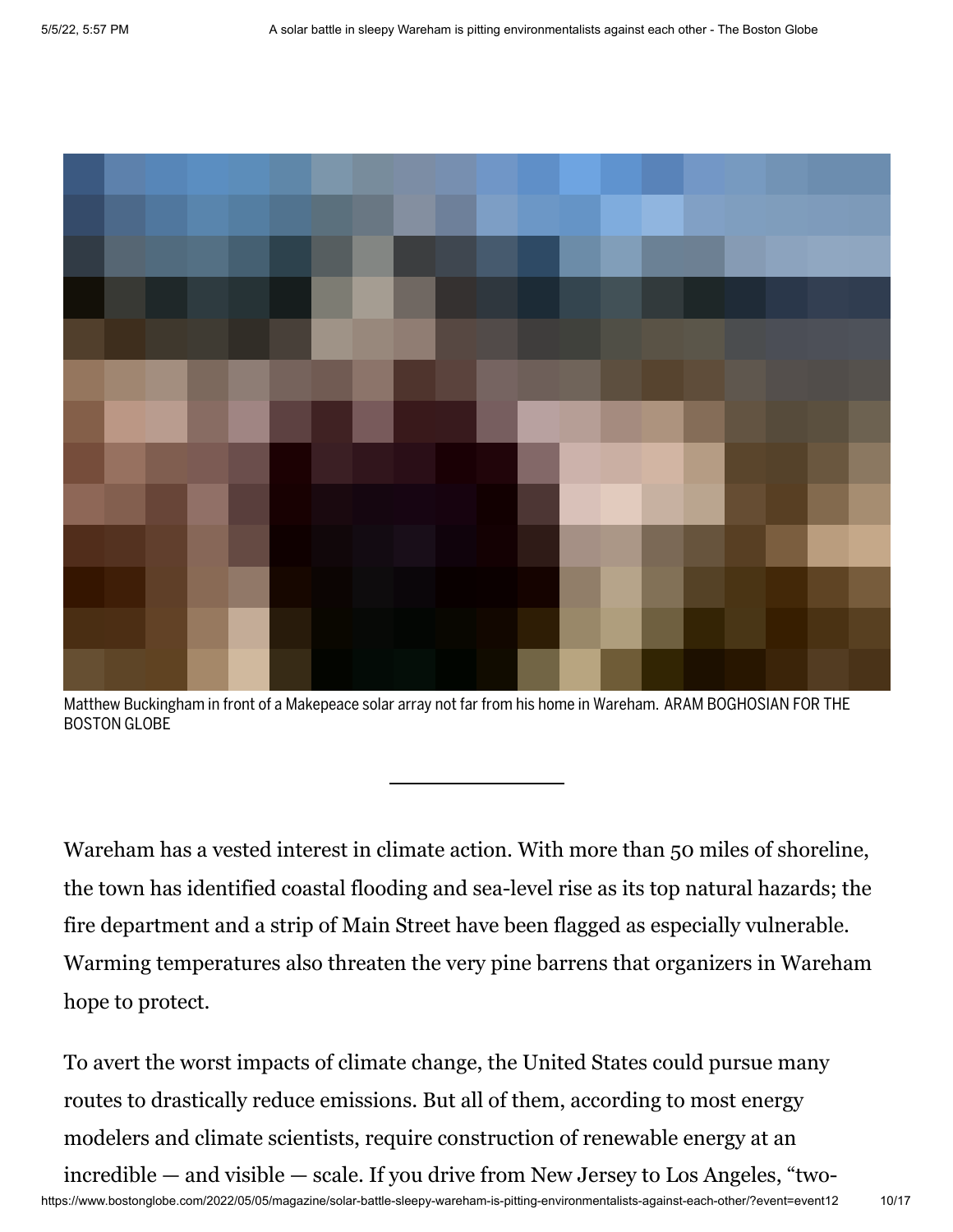thirds of that drive you're going to be seeing wind turbines or solar farms," says Eric

Larson, a senior research engineer at Princeton University's Andlinger Center for Energy and the Environment.

For a report released last October, Larson and a team of 17 other researchers spent two years examining how the nation can eliminate or offset its emissions by mid-century. All options would require the country to add renewable electricity at a record pace every year through 2050. Overall, the modeling shows that solar would require more land than wind, and the total area needed would range from space the size of Connecticut to the size of Virginia. In Massachusetts, meanwhile, officials estimate the state will need to add as many as 158,000 acres of land-based solar to meet climate targets, because rooftop capacity is insufficient.

Larson anticipates concerns over land use will be a "huge" stumbling block in the path forward. "The issue is societal acceptance, social license for this transition. Land use is a big part of that," he says. "The NIMBY issue is alive and well throughout the country."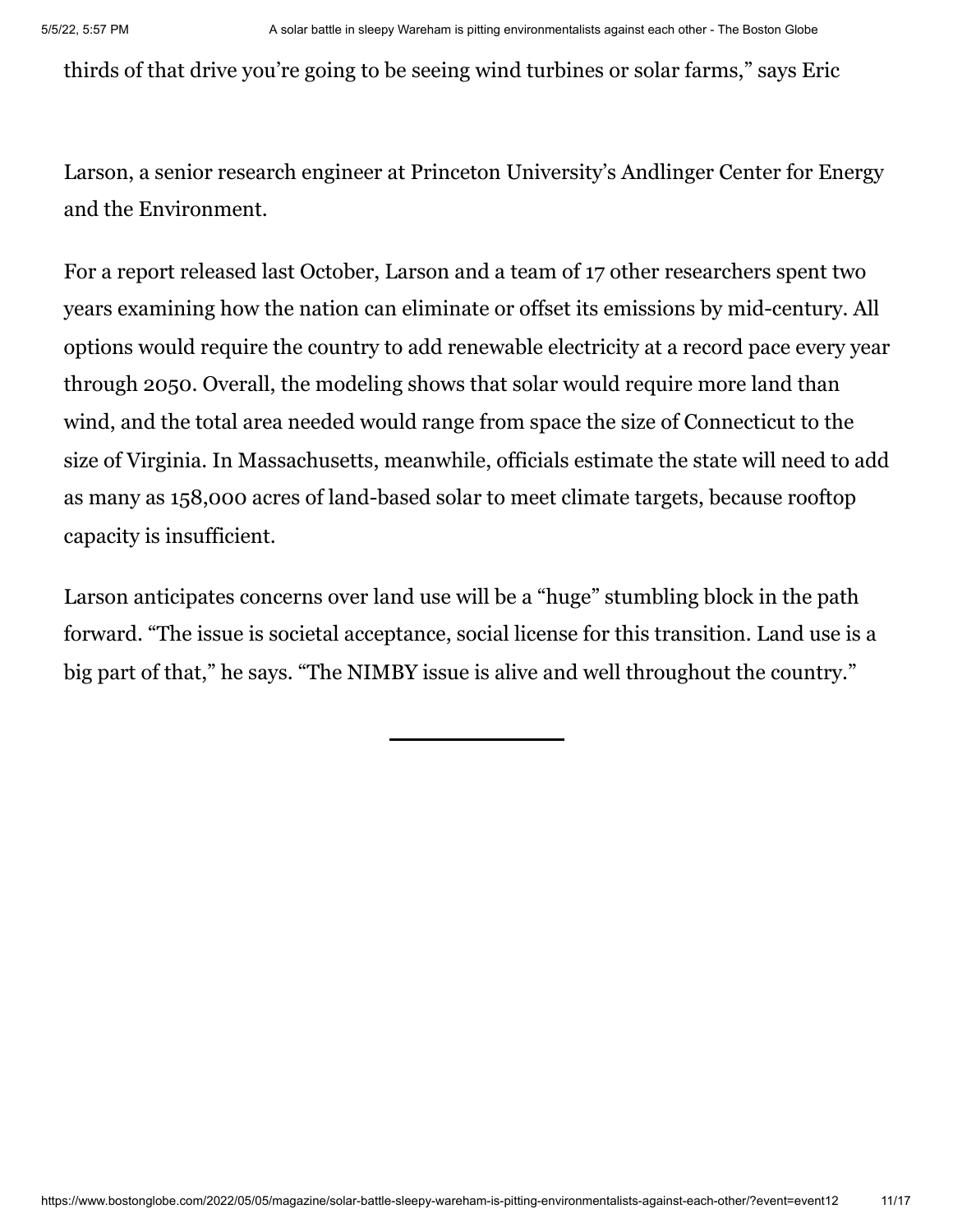

Cranberries growing behind solar arrays in Carver. ) STEVEN SENNE/ASSOCIATED PRESS / FILE 2019

There are several reasons a town like Wareham would see solar as a boon. "It's a fairly quiet neighbor," says Kenneth Buckland, the town's director of planning and community development. It can also be lucrative. Solar developers pay commercial taxes or fees and pay landowners to lease or purchase their land. In Southeastern Massachusetts, cranberry growers have taken a particular shine to the added revenue solar provides among the uncertainties of agricultural markets.

But disagreements over solar construction in small towns where undeveloped land remains plentiful have cropped up around the country in recent years — embroiling communities from Virginia to Nevada and Washington state. Residents worry about property values falling, negative environmental impacts, and the loss of the bucolic character of their neighborhoods. Vast solar arrays plopped amid all that unspoiled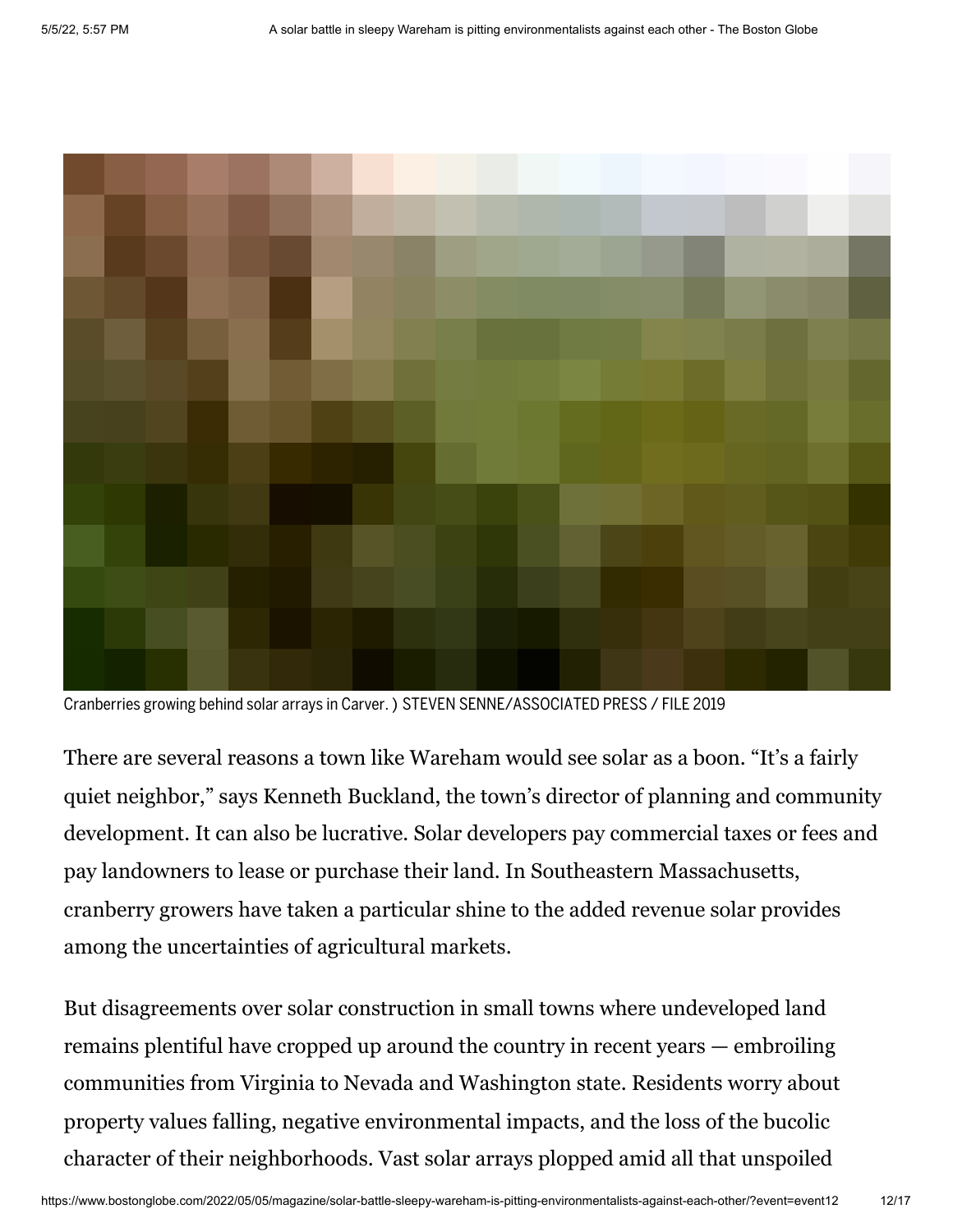nature, Buckingham says, are simply "tacky."

In Massachusetts, such concerns often seem to come from majority-white, rural areas that have tended to face relatively few of the negative impacts, such as air pollution and asthma, that are associated with fossil fuel infrastructure, which has historically been located more often in low-income areas and in communities of color. But Indigenous groups in Southeastern Massachusetts have also said some solar projects there threaten their tribal sovereignty.

Last year, Melissa Ferretti, chair of the Herring Pond [Wampanoag](https://www.herringpondtribe.org/) Tribe, spoke to the Wareham Conservation Commission. "The homeland of tribal nations in the United States are among those communities that are most likely to be targeted for projects that are disastrous for the environment and that have multiple destructive impacts on Indigenous peoples' lives," she said.

The tribe has pushed back on solar projects planned on its historic lands, which the Herring Pond Wampanoag people have occupied for thousands of years, including by working with Sheehan to rally against some solar projects. Ferretti has emphasized to the town that "laws and policies give us, as Indigenous people, the right to be consulted when human activities harm our ancestral lands and our heritage." She says that some of the land set for solar development overlaps with archaeologically-sensitive areas, such as burial grounds or ceremonial sites.

Ferretti, who grew up in nearby Plymouth, supports solar on rooftops, but not on undisturbed land. Indeed, many opposing the projects don't object to all solar; O'Brien installed panels on her home. But they feel it should be built on already-disturbed sites, for instance above parking lots or warehouses.

Borrego, the solar company named in O'Brien and Buckingham's lawsuit, has pursued that type of development in the past, developing seven solar projects atop landfills in Massachusetts. But that well has largely run dry, says Jessica Robertson, Borrego's New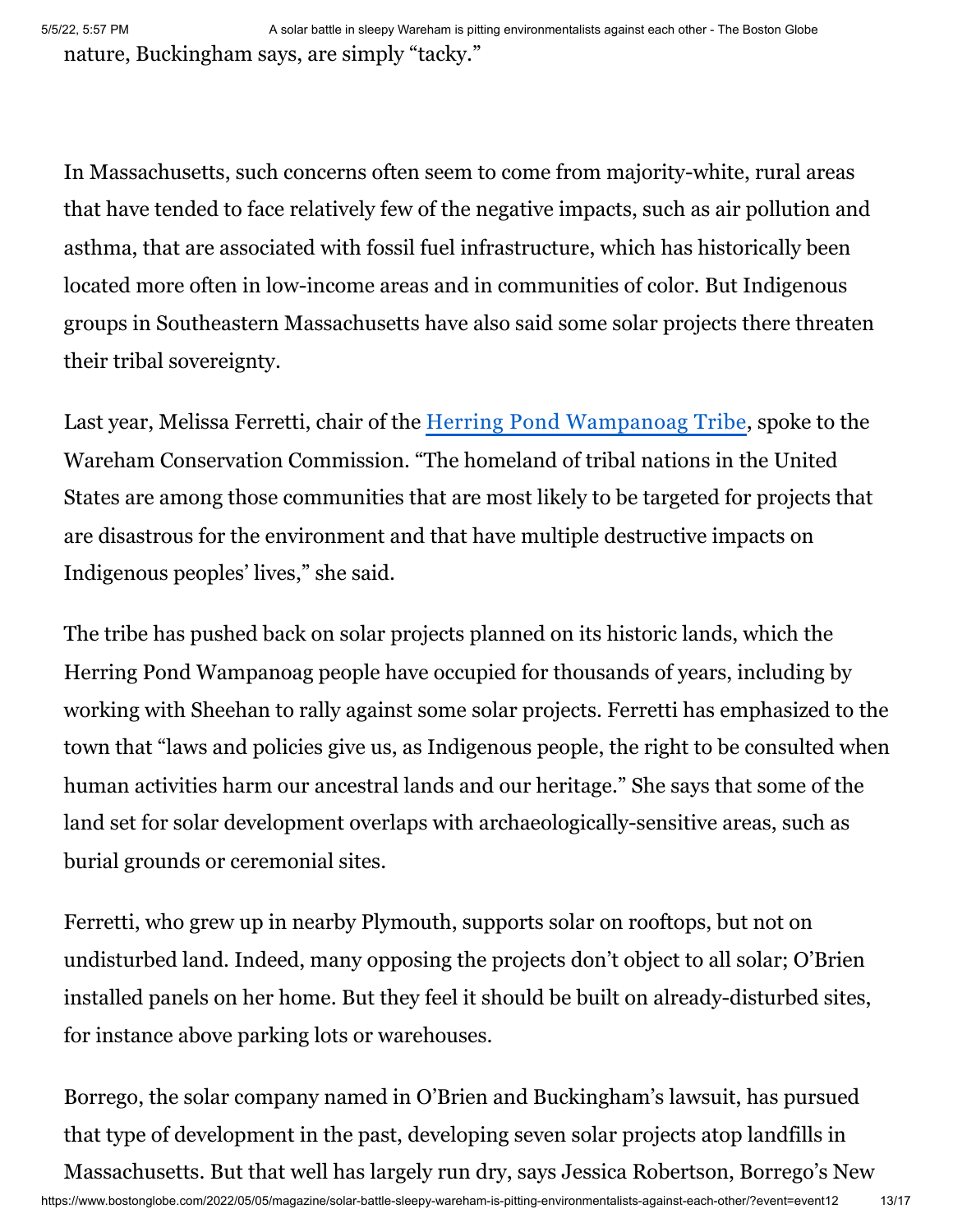England director of policy and business development. That's partly because many of the state's remaining commercial properties are not well suited for solar for reasons such as

higher costs, unsuitable roofs, and owners unwilling or unable to commit to a solar project for decades.

"The incontrovertible fact about the transition to renewable energy is that we're going to need more land for energy generation than we have in the past," Robertson says. "With the need for more land is inevitably going to come some hard conversations about what that land has previously been used for."



Solar panels along Tihonet Road in Wareham. ARAM BOGHOSIAN FOR THE BOSTON GLOBE

In Massachusetts, projects have often ended up on forestland. Over the past three decades, the state has lost nearly 7,000 acres of forest to solar, says John Rogan, a geographer at Clark University in Worcester whose lab has plotted every land-based solar facility in the state. His team estimates that half the state's solar projects, measured by area, were built on previously undisturbed forestlands.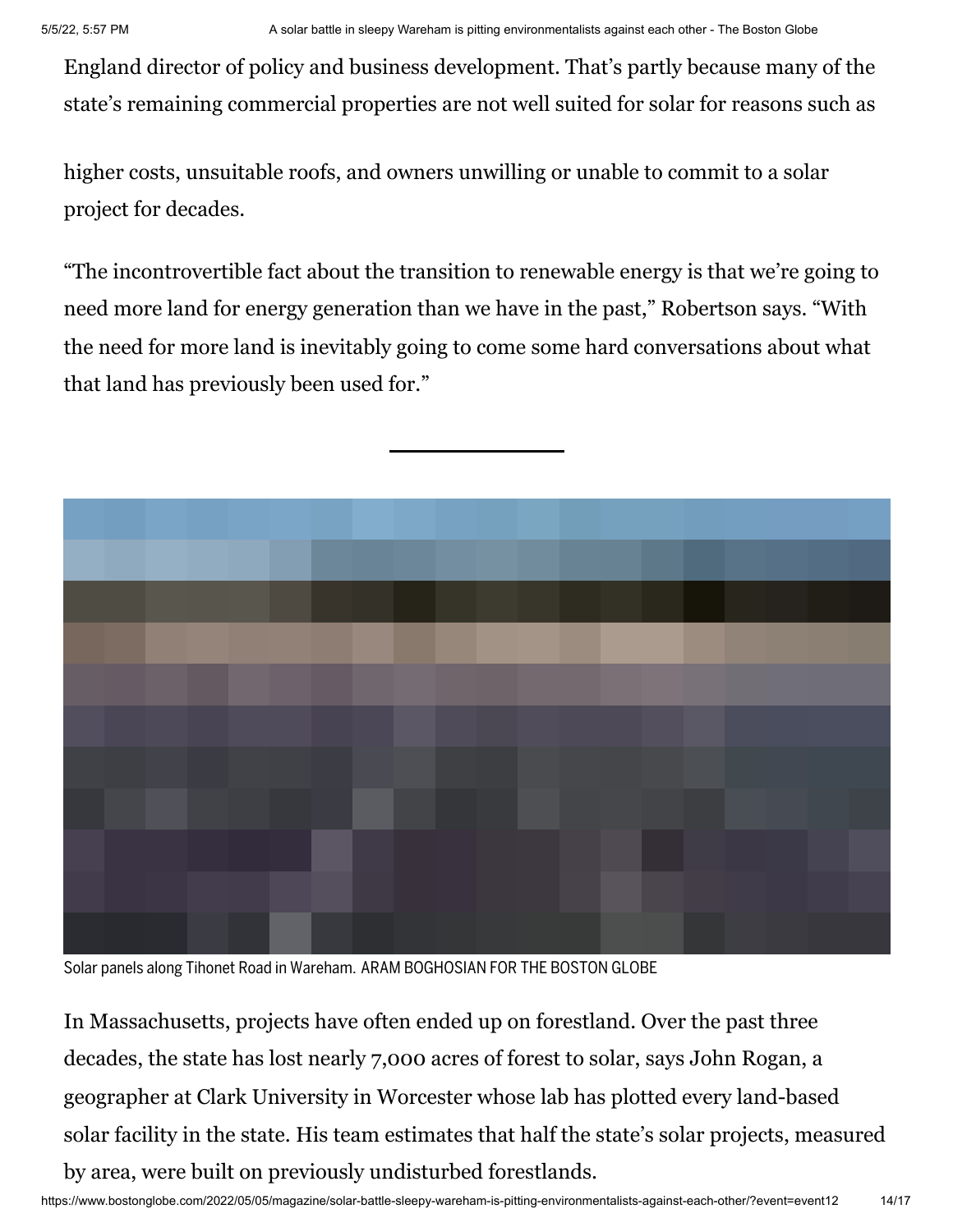Although solar accounts for an average of 11 percent of all forested land lost each year in the state — most of the loss goes to other types of development, such as housing — Rogan believes that small fraction belies the impacts. "It's fragmenting forest. It's impacting rural areas more than other places," Rogan says. "Solar is a great idea. But Massachusetts has proven that it has to be done very carefully."

Activists in Wareham often frame forests as a climate solution, because trees soak up carbon as they grow. Generally, though, scientists have shown that the carbon emissions offset by solar sites producing electricity for decades far exceed the carbon taken up by trees and soil in the same area. That finding holds true in Wareham, too, according to a Borrego analysis. Over the next three decades, one 65-acre project Makepeace is pursuing is projected to offset the carbon emissions equivalent to the consumption of more than 27 million gallons of gasoline.

But the many other benefits of forests further complicate assessments, says biogeochemist William Schlesinger, professor emeritus at Duke University. "It's not just an energy question or a carbon sequestration question. It's a question of how we want our landscape to look and be for the next generation," he says. "That involves the preservation of forests, but it also involves putting up renewables to avoid climate change, which could, unchecked, destroy the forest just as easily."

The paradox is at the center of the conflict in Wareham. Balancing the need for clean energy with local concerns is "a difficult task," Wareham town counsel Richard Bowen says in an e-mail, adding that the benefits of solar energy are sometimes harder to envision for an area's residents than its downsides. "One can see a cleared local forest; a far away melting ice cap, not so much."

In late April, the town voted to approve new regulations on solar siting and size, which will now go to the attorney general for approval. Meanwhile, the state Supreme Judicial Court is mulling a case challenging solar zoning rules in the City of Waltham. The court's decision could change how much ability towns have to regulate solar projects within their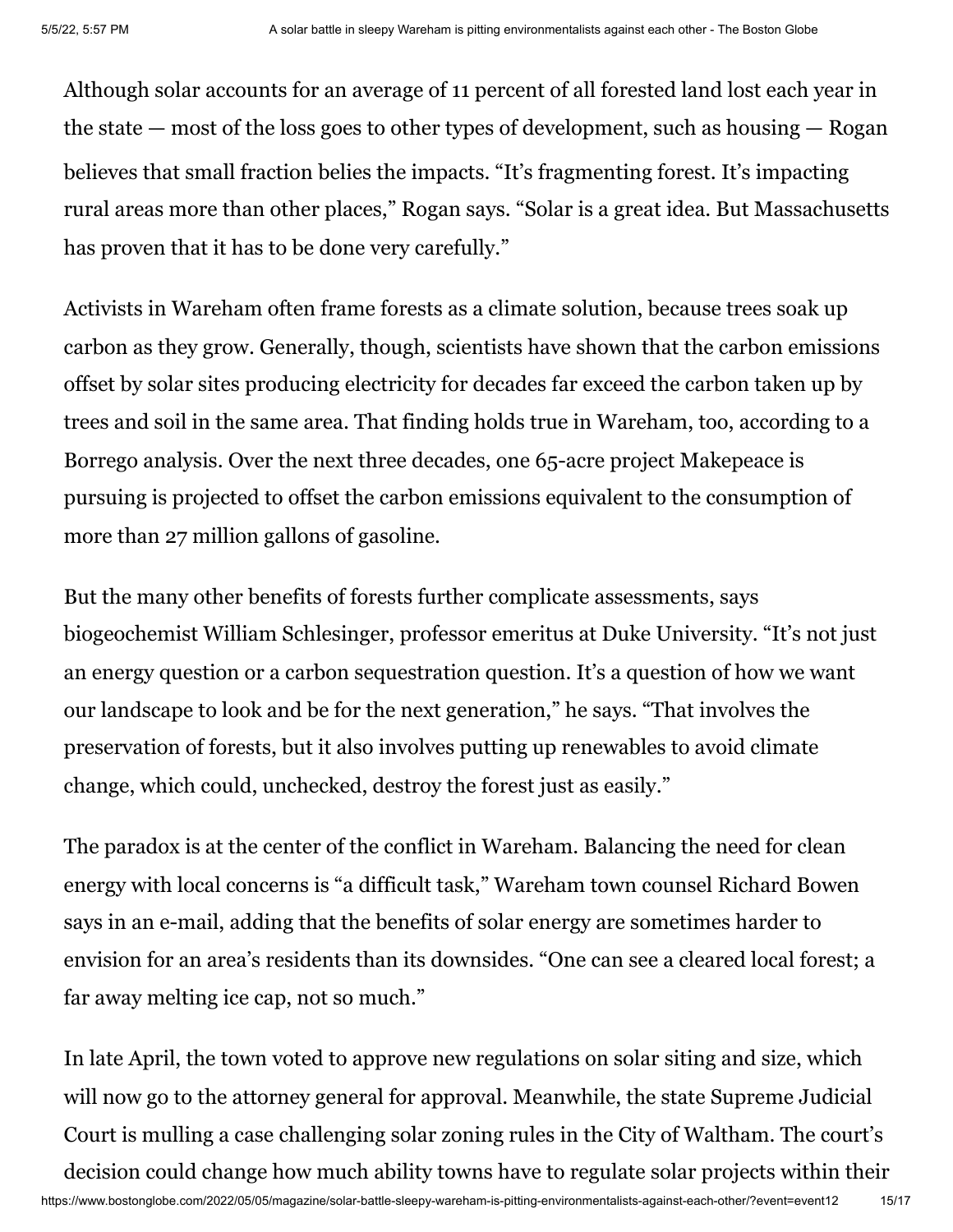borders.

Last summer, supporters of Sheehan's efforts gathered at the VFW hall in Wareham that sits across the street from conserved wetlands. The rally was organized by Sheehan, the Herring Pond Wampanoag Tribe, and a Western Massachusetts environmentalist named Janet Sinclair. Its goal was to boost a petition calling for a moratorium on statesubsidized solar projects, those either over 5 acres or that affect forests, protected land, or farmland. In one section of the building, organizers had constructed a "Wall of Shame" featuring A.D. Makepeace and Borrego.

"The Wampanoag people have been at the ground zero of Colonial resource extraction for over 400 years," said Ferretti, the chair of the Herring Pond Wampanoag Tribe, speaking from the front of the room. "We know that we and our history as a tribe are directly connected to the decisions that the Commonwealth of Massachusetts makes about clean and green energy projects."

The moratorium, Sinclair says, would give communities time to evaluate their approach to solar energy. Later, she texts a photo of flowers blooming in Greenfield's Highland Park, one of the forests where she likes to walk while taking phone calls.

"Humans have encroached upon nature much more than we should have," she says. "It's better to have some areas that are left alone."

Emma Foehringer Merchant is a freelance journalist covering climate change, the environment, and energy. Send comments to [magazine@globe.com](mailto:magazine@globe.com).

*\*\* This story has been updated to correct one instance where the party named in the current lawsuit was misidentified.*